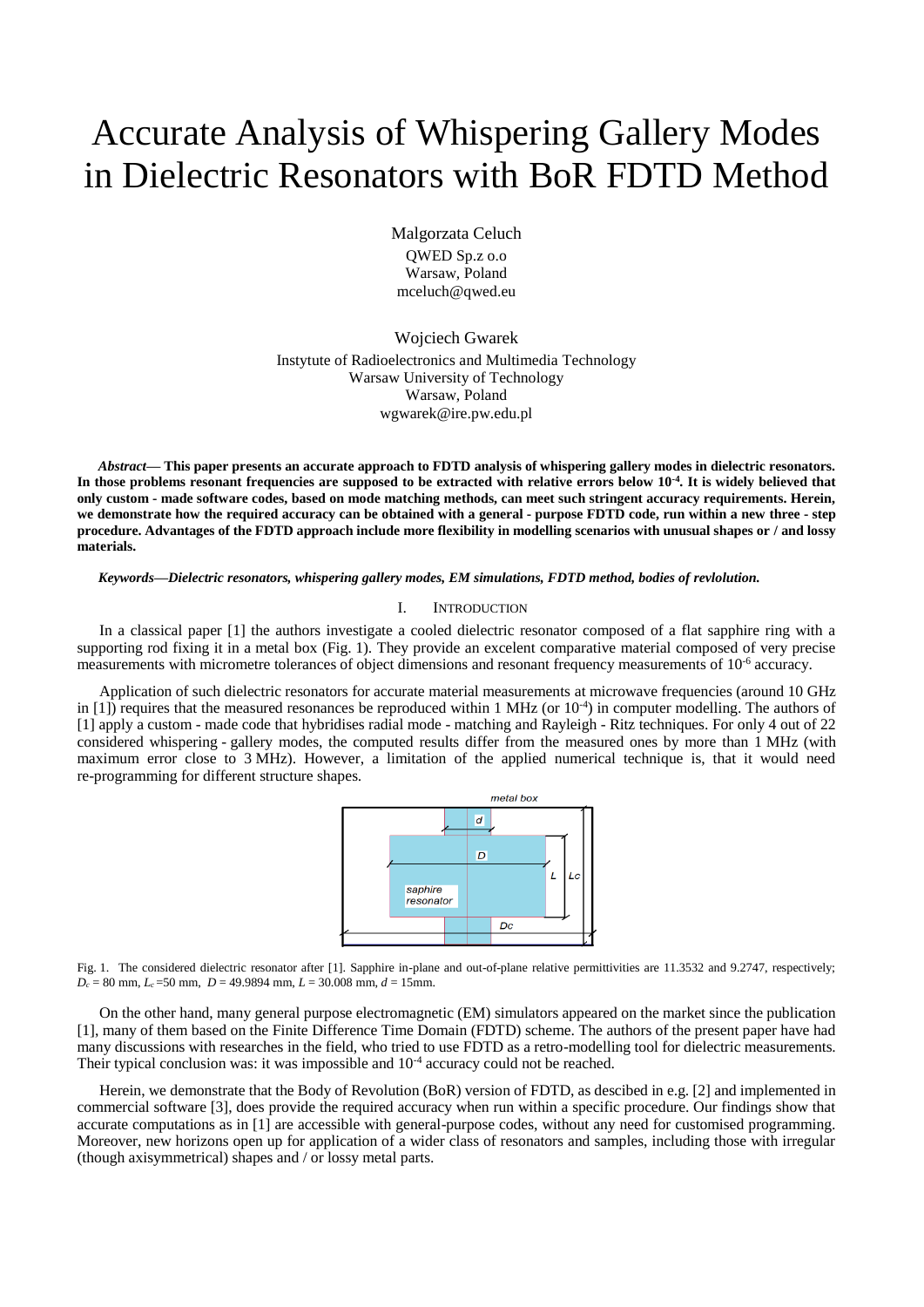

Fig. 2. Considered 2D model of the resonator in BoR FDTD software [3].

#### II. THE SIMULATION PROCEDURE

In BoR FDTD the modelled scenario is reduced to two dimensions (2D) as in Fig. 2. Angular dependence of the fields is imposed analytically [2]. In Fig. 2, the axis of symmetry is shown at the bottom of the simulation domain and the radial direction is upwards. There is also a vertical symmetry plane, which enters into simulation as an electric wall for N-modes or as a magnetic wall for S-modes, as defined in [1]. Thus we consider one layer of FDTD cells distributed over a quarter of the longitudinal section of the resonator. Meshing shown in Fig. 2 corresponds to FDTD cell size of 0.2 mm in sapphire, relaxed to 0.5 mm in air. According to 3D FDTD dispersion analysis [4], the resulting ca. 50 cells per wavelength in sapphire should suppress numerical errors to 0.05%.

Our simulation procedure is composed of three steps:

# *A. Investigating possible modes using QProny method.*

A virtual lumped souce of finite internal impedance and a soft probe are applied to selected field components (*inp*, *out* in Fig. 2). The scenario is excited by a Gaussian pulse covering the spectrum of interest (here [1], 8 GHz to 12 GHz). We modify the position, orientation, and impedance of the source to induce desired modes and to control coupling. Signal postprocessing with Generalised Pencil of Function (GPOF) method [5] implemented in the QProny module [3] detects the existing modes and their Q-factors.

Computation of this step completes within 1 minute. However, performance of the applied GPOF is known to deteriorate for waveform sampling at over 256 points per period [5]. Indeed, in the considered extremely finely meshed example we have not been able to obtain results converged with better than  $3*10<sup>-4</sup>$  accuracy. We have then run step B.

## *B. Accuracy refinement for selected modes.*

We repeat a BoR FDTD simulation using a Gaussian pulse of a narrow spectrum around one of the resonances detected in point A. Direct Fourier Transform is applied to signals at the source and probe. While such a procedure may require quite a large number of FDTD iterations (ca. 600 000), it proceeds fast since the circuit has a small number of cells (ca. 16 000) and a standard laptop computer executes 1 500-2 000 iterations per second. One complete FDTD analysis takes 5-10 minutes.

## *C. Investigating field distribution of particular modes.*

Once the resonant frequency is known, we can excite the scenario with a sinusoidal waveform. With functionalities as in [3] we visualise 3D patterns of fields and dissipated power.

| Mode -    | $f_{E1}$ [MHz] | f[MHz]          | $\Delta f$ [MHz] | relative error             | $f_{C1}$ [MHz] |
|-----------|----------------|-----------------|------------------|----------------------------|----------------|
| ang. var. | exp. $[1]$     | <b>BoR FDTD</b> | $f$ - $f_{E1}$   | $10^4  \Delta f  / f_{E1}$ | comp. $[1]$    |
| N4 - 8    | 8512.81        | 8512.86         | $+0.05$          | 0.06                       | 8513.17        |
| N4 - 9    | 9191.15        | 9191.22         | $+0.07$          | 0.07                       | 9191.34        |
| $N4 - 10$ | 9864.02        | 9864.10         | $+0.08$          | 0.08                       | 9864.08        |
| N4 - 11   | 10531.88       | 10531.90        | $+0.02$          | 0.02                       | 10529.60       |
| $N4 - 13$ | 11855.00       | 11854.38        | $-0.62$          | 0.52                       | 11852.06       |
| $S1 - 10$ | 8217.60        | 8217.51         | $-0.09$          | 0.11                       | 8218.69        |
| $S1 - 11$ | 8805.50        | 8805.26         | $-0.26$          | 0.29                       | 8806.33        |
| $S1 - 12$ | 9395.60        | 9395.00         | $-0.60$          | 0.63                       | 8396.13        |
| $S1 - 13$ | 9987.20        | 9986.42         | $-0.78$          | 0.78                       | 9987.64        |
| $S1 - 14$ | 10580.00       | 10579.33        | $-0.67$          | 0.63                       | 10580.31       |
| $S1 - 15$ | 11173.80       | 11173.05        | $-0.64$          | 0.57                       | 11173.89       |

TABLE I. RESONANT FREQUENCIES OF MODES NAMED SI, NJ AFTER [1], WITH HIGH ANGULAR VARIATION (ANG. VAR.), COMPUTED HEREIN (BOR FDTD) VERSUS EXPERIMENTS AND COMPUTATIONS AFTER [1].

#### III. SIMULATION RESULTS AND DISCUSSION

The proposed BoR FDTD procedure has been applied to extract resonant frequencies of 11 whispering - gallery modes in the sapphire resonator after [1]. Our results are summarised and compared to the data of [1] in Table I. A maximum deviation of BoR FDTD from the measurements of [1] is 0.78 MHz. This satisfies the requirement of absolute 1 MHz (and relative 10<sup>-4</sup>) accuracy for practical applications of dielectric resonators in microwave material measurements [1].